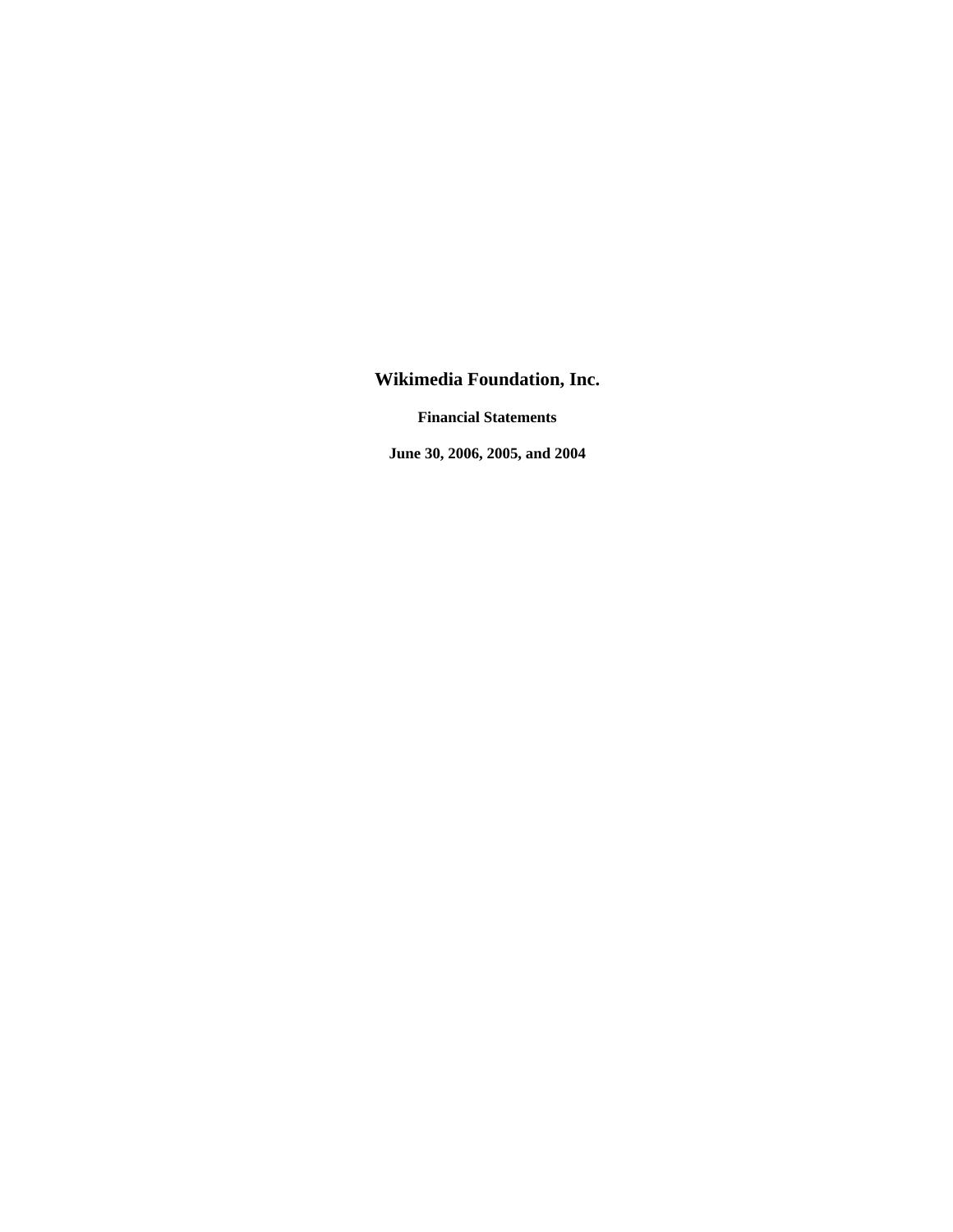# **Table Of Contents**

|                                                           | Page No.       |
|-----------------------------------------------------------|----------------|
| <b>Report Of Independent Certified Public Accountants</b> | 3              |
| <b>Financial Statements</b>                               |                |
| <b>Statements of Financial Position</b>                   | $\overline{4}$ |
| <b>Statements of Activities</b>                           | 5              |
| <b>Statements of Cash Flows</b>                           | 6              |
| Notes to Financial Statements                             | $7-9$          |
|                                                           |                |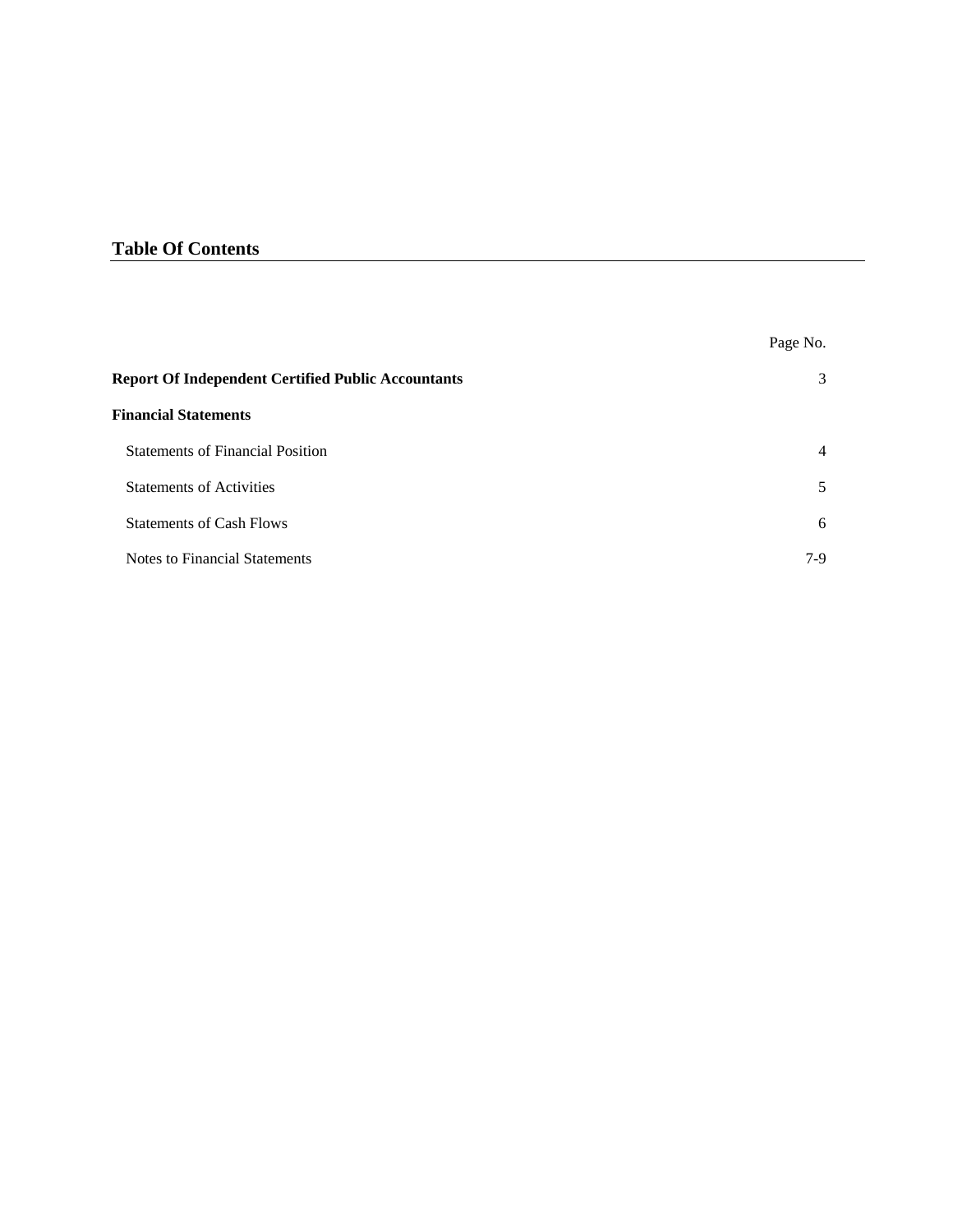

# **Report Of Independent Certified Public Accountants**

Board of Trustees Wikimedia Foundation, Inc.

We have audited the accompanying statements of financial position of Wikimedia Foundation, Inc. (a non profit organization) as of June 30, 2006, 2005, and 2004, and the related statements of activities and cash flows for the years then ended. These financial statements are the responsibility of the Organization's management. Our responsibility is to express an opinion on these financial statements based on our audits.

We conducted our audits in accordance with auditing standards generally accepted in the United States of America. Those standards require that we plan and perform the audits to obtain reasonable assurance about whether the financial statements are free of material misstatement. An audit includes examining, on a test basis, evidence supporting the amounts and disclosures in the financial statements. An audit also includes assessing the accounting principles used and significant estimates made by management, as well as evaluating the overall financial statement presentation. We believe that our audits provide a reasonable basis for our opinion.

In our opinion, the financial statements referred to above present fairly, in all material respects, the financial position of Wikimedia Foundation, Inc. as of June 30, 2006, 2005, and 2004, and the changes in its net assets and its cash flows for the years then ended, in conformity with accounting principles generally accepted in the United States of America.

**Gregory, Sharer & Stuart, P.A.**

yong Shores + Stewit, P.A.

St. Petersburg, Florida November 21, 2006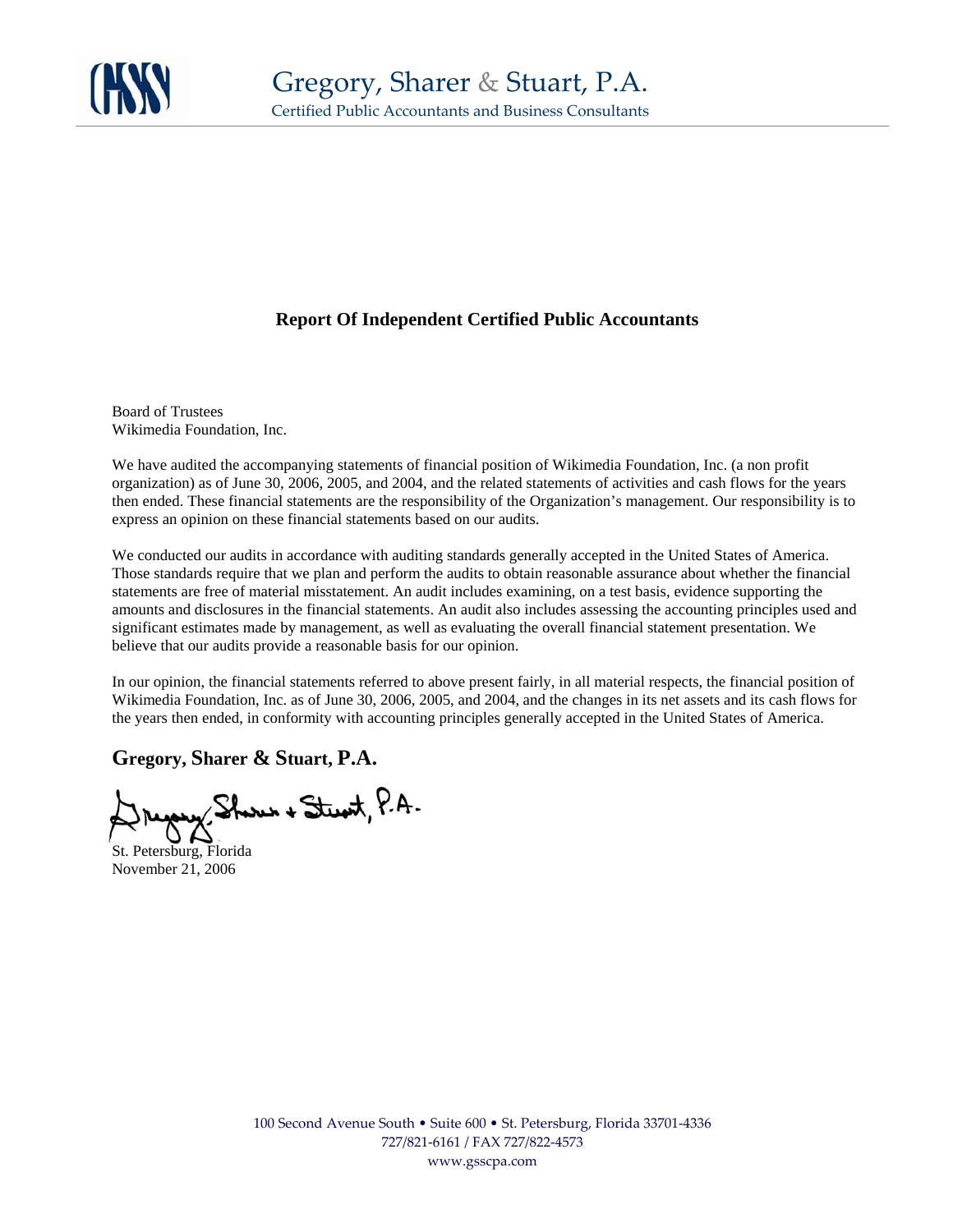|                                                         | 2006            |    | June 30,<br>2005 | 2004         |
|---------------------------------------------------------|-----------------|----|------------------|--------------|
| <b>Assets</b>                                           |                 |    |                  |              |
| <b>Current Assets</b>                                   |                 |    |                  |              |
| Cash                                                    | \$<br>512,313   | \$ | 137,237          | \$<br>9,718  |
| Accounts receivable                                     | 49,448          |    | 4,556            | 311          |
| <b>Investments</b>                                      | 78,415          |    |                  |              |
| <b>Total Current Assets</b>                             | 640,176         |    | 141,793          | 10,029       |
| Computer Equipment And Software,                        |                 |    |                  |              |
| net of accumulated depreciation of \$192,063, \$48,669, |                 |    |                  |              |
| and \$10,641 for 2006, 2005, and 2004, respectively     | 426,609         |    | 141,694          | 42,565       |
| <b>Other Assets</b>                                     |                 |    |                  | 4,072        |
| <b>Total Assets</b>                                     | 1,066,785<br>\$ | \$ | 283,487          | \$<br>56,666 |
| <b>Liabilities And Net Assets</b>                       |                 |    |                  |              |
| <b>Current Liabilities</b>                              |                 |    |                  |              |
| Accounts payable                                        | \$<br>62,569    | \$ | 15,403           | \$           |
| Net Assets                                              |                 |    |                  |              |
| Unrestricted                                            | 974,216         |    | 258,084          | 56,666       |
| Temporarily restricted                                  | 30,000          |    | 10,000           |              |
| <b>Total Net Assets</b>                                 | 1,004,216       |    | 268,084          | 56,666       |
| <b>Total Liabilities And Net Assets</b>                 | 1,066,785       | S  | 283,487          | \$<br>56,666 |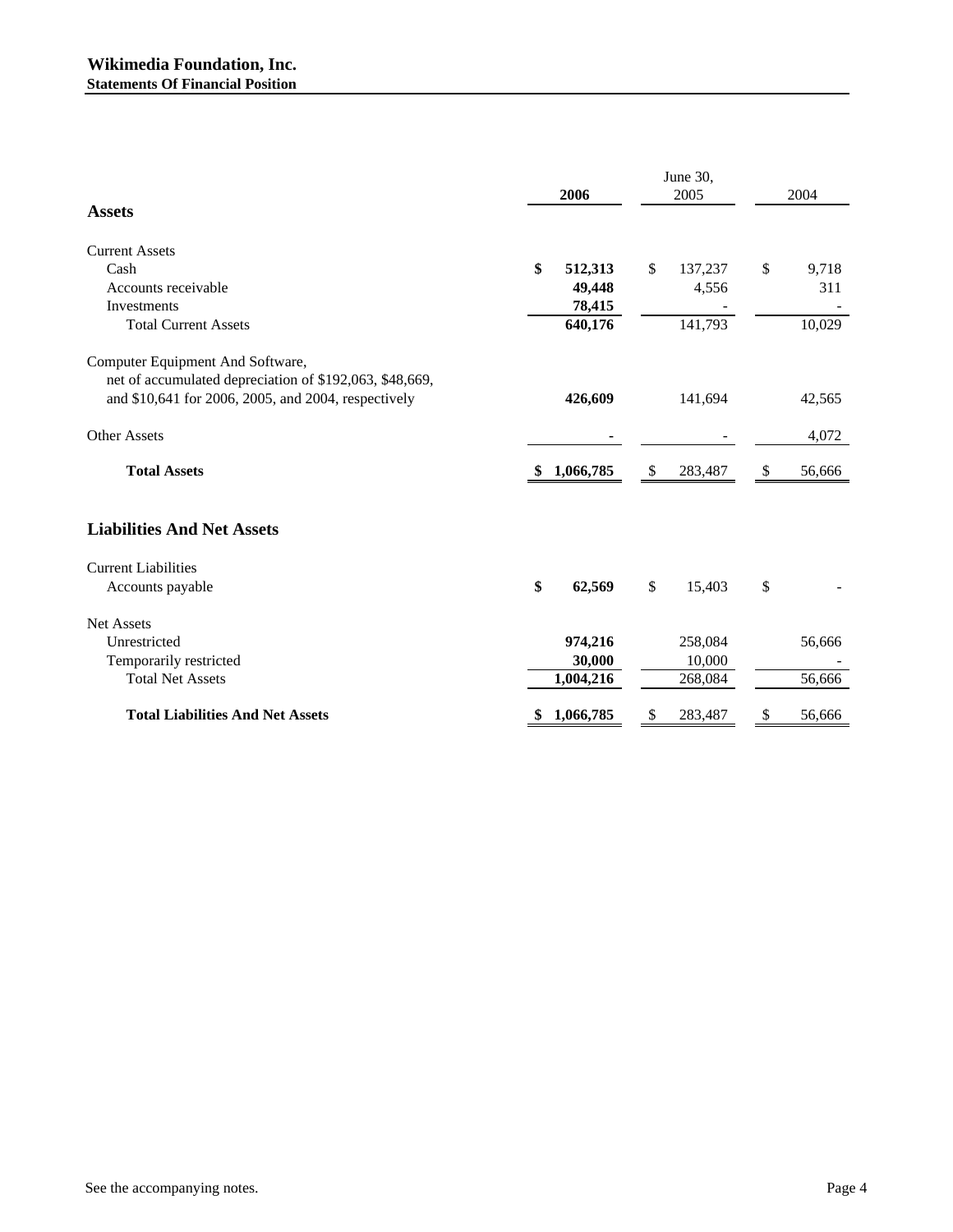|                                                              |                 | Year Ended June 30, |              |
|--------------------------------------------------------------|-----------------|---------------------|--------------|
|                                                              | 2006            | 2005                | 2004         |
| <b>Unrestricted Net Assets</b>                               |                 |                     |              |
| <b>Support And Revenue</b>                                   |                 |                     |              |
| Contributions                                                | 1,305,292<br>\$ | \$<br>292,571       | \$<br>70,491 |
| In-kind revenue                                              | 114,589         | 22,493              | 8,958        |
| Grants                                                       | 22,322          | 50,000              |              |
| Other income                                                 | 55,836          | 14,024              | 680          |
| Release of restrictions on temporarily restricted net assets | 10,000          |                     |              |
| <b>Total Support And Revenue</b>                             | 1,508,039       | 379,088             | 80,129       |
| Expenses                                                     |                 |                     |              |
| Salaries and wages                                           | 107,122         | 16,930              |              |
| Internet hosting                                             | 189,631         | 40,273              |              |
| PayPal fees                                                  | 45,617          | 11,091              | 3,076        |
| In-kind expenses                                             | 114,589         | 22,493              | 8,958        |
| Operating                                                    | 47,777          | 18,067              | 495          |
| Travel                                                       | 76,545          | 27,798              | 293          |
| Depreciation                                                 | 143,394         | 41,018              | 10,641       |
| Other                                                        | 67,232          |                     |              |
| <b>Total Expenses</b>                                        | 791,907         | 177,670             | 23,463       |
| Increase In Unrestricted Net Assets                          | 716,132         | 201,418             | 56,666       |
| Temporarily Restricted Net Assets                            |                 |                     |              |
| Grants                                                       | 30,000          | 10,000              |              |
| Release of restrictions on temporarily restricted net assets | (10,000)        |                     |              |
| Increase In Temporarily Restricted Net Assets                | 20,000          | 10,000              |              |
| <b>Increase In Net Assets</b>                                | 736,132         | 211,418             | 56,666       |
| <b>Net Assets At Beginning Of Year</b>                       | 268,084         | 56,666              |              |
| <b>Net Assets At End Of Year</b>                             | 1,004,216<br>\$ | \$<br>268,084       | \$<br>56,666 |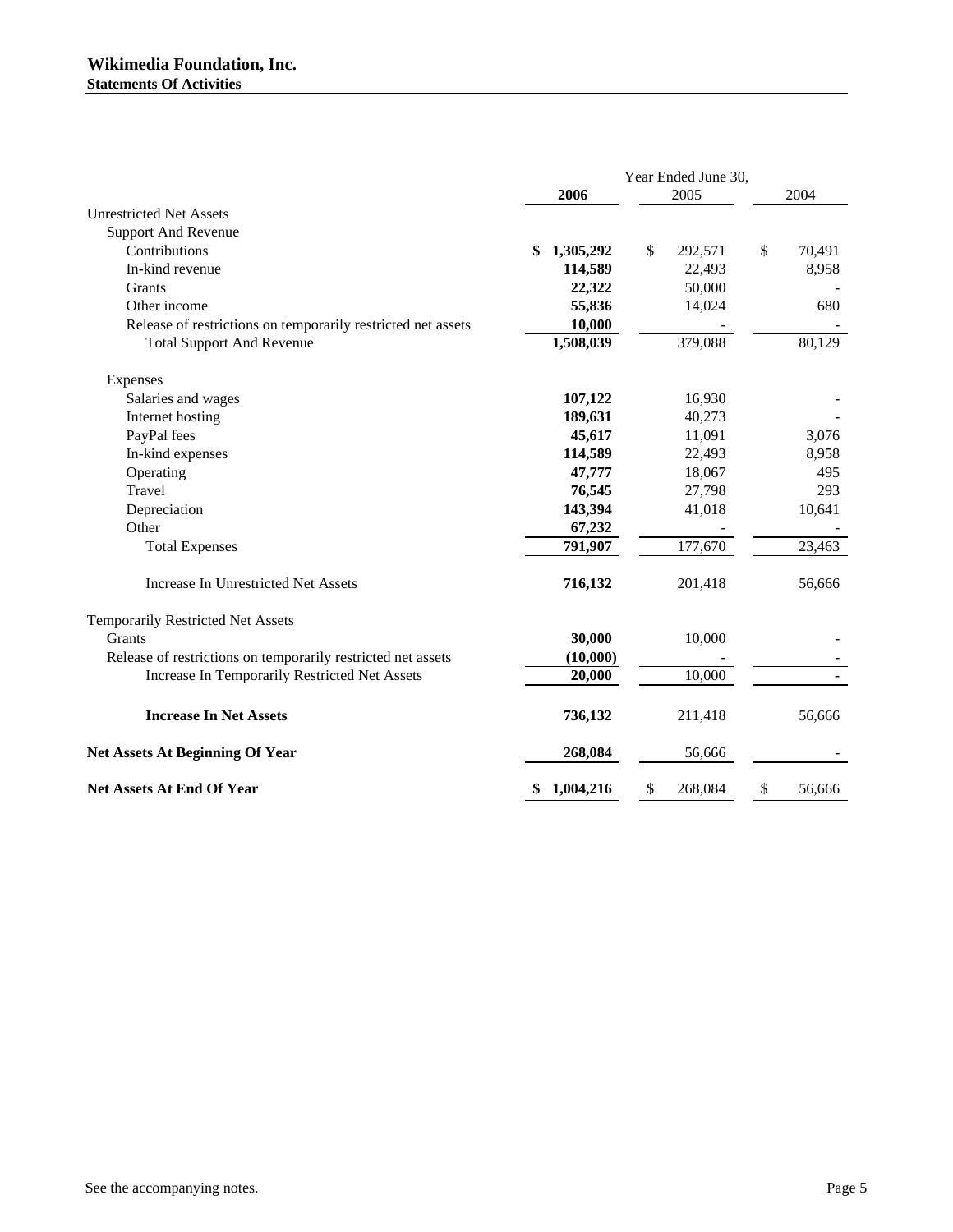|    | 2006       |          | 2005       | 2004                |
|----|------------|----------|------------|---------------------|
|    |            |          |            |                     |
| \$ | 736,132    | \$       | 211,418    | \$<br>56,666        |
|    |            |          |            |                     |
|    |            |          |            |                     |
|    | 143,394    |          | 41,018     | 10,641              |
|    | (70,350)   |          |            |                     |
|    | (8,065)    |          |            |                     |
|    |            |          |            |                     |
|    | (44, 892)  |          | (4,245)    | (311)               |
|    |            |          | 4,072      | (4,072)             |
|    |            |          |            |                     |
|    | 47,166     |          | 15,403     |                     |
|    | 803,385    |          | 267,666    | 62,924              |
|    |            |          |            |                     |
|    | (428, 309) |          | (140, 147) | (53,206)            |
|    | 375,076    |          | 127,519    | 9,718               |
|    | 137,237    |          | 9,718      |                     |
|    | 512,313    | <b>S</b> | 137,237    | \$<br>9,718         |
|    | 70,350     | S        |            |                     |
|    |            |          |            | Year Ended June 30, |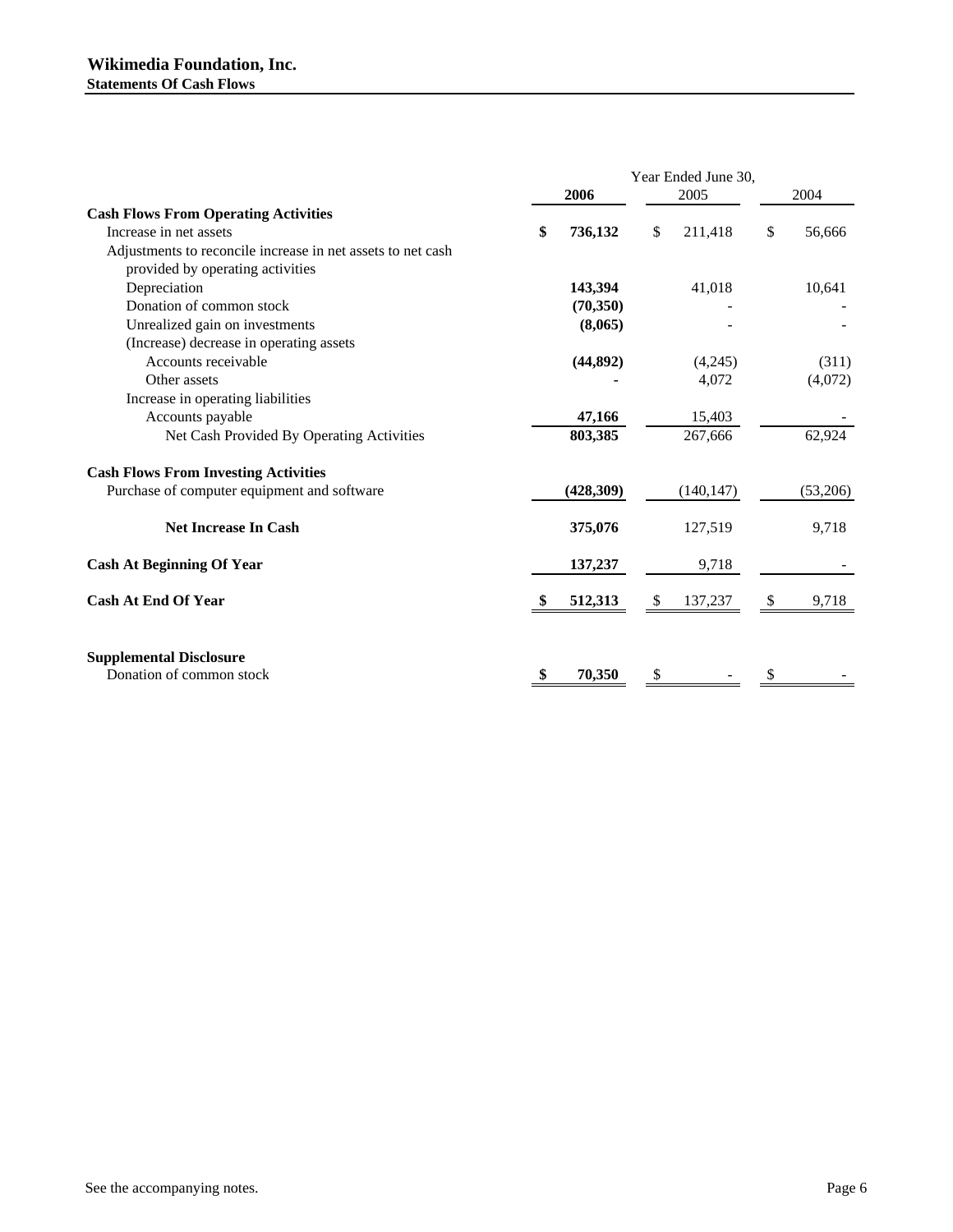# **Note A - Organization And Summary Of Significant Accounting Policies**

#### *Organization And Purpose*

The Wikimedia Foundation, Inc., (the Organization) is a Florida not-for-profit organization which hosts several freecontent projects on the Internet such as Wikipedia, the award-winning multilingual encyclopedia. Other online projects include: Wikibooks, free, open-content textbooks; Wikinews, a free news source; Wikiquote, a free compendium of quotations; Wikisource, a free library; Wikispecies, an open, free directory of species; Wiktionary, a free multilingual dictionary; and Wikiversity, a free curriculum development. The Organization was chartered to develop and maintain the necessary infrastructure for the growing online projects. Independent local chapters have been set up in several countries to support and promote the projects on an international level. The Organization operates with predominantly volunteer staff and relies on public contributions and grants to fund its mission of providing free knowledge to every person in the world.

#### *Income Taxes*

The Organization is exempt from federal income tax under Section  $501(c)(3)$  of the Internal Revenue Code and from state income tax under Chapter 220.13 of the Florida Statutes. The Internal Revenue Service has determined that the Organization is not a private foundation and contributions to it qualify as charitable contribution deductions. There was no unrelated business income tax for the years ended June 30, 2006, 2005, and 2004.

#### *Financial Statement Presentation*

The Organization reports information regarding its financial position and activities based on the existence or absence of donor-imposed restrictions in accordance with Statement of Financial Accounting Standards (SFAS) No. 117, *Financial Statements of Not-for-Profit Organizations*. Accordingly, the Organization has classified its net assets and changes therein as unrestricted (net assets that are not subject to donorimposed stipulations) and permanently or temporarily restricted net assets, as required.

#### *Restricted And Unrestricted Contributions*

The Organization accounts for contributions in accordance with SFAS No. 116, *Accounting for Contributions Received and Contributions Made*. Accordingly, contributions received are recorded as unrestricted, temporarily restricted, or permanently restricted support depending on the existence and/or nature of any donor restrictions. Contributions that are restricted by the donor are reported as an increase in unrestricted net assets if the restriction expires in the reporting period in which the contributions are received.

All other donor-restricted contributions are reported as an increase in temporarily or permanently restricted net assets, depending on the nature of the restriction. When a restriction expires (that is, when a stipulated time restriction ends or the purpose of the restriction is accomplished), temporarily restricted contributions are reclassified and reported in the statement of activities as net assets released from restrictions.

### *Accounts Receivable*

Accounts receivable is comprised of contributions, commissions, and fees charged for online services performed. Contributions represent amounts from various entities which are occasionally directed at specific activities. Commissions represent payment from a third party which sells merchandise with the Organization's logo. Service provider fees represent fees charged to websites for live feed access to Wikipedia. All receivables are non interest bearing. Management periodically reviews receivables for past due amounts based on payment history and adjusts for uncollectible amounts as necessary.

Management considers accounts receivable to be fully collectible and, accordingly, no allowance for uncollectible amounts has been recorded in the accompanying financial statements.

#### *Investments*

The Organization's investments are comprised of 187 shares of Google common stock which are carried at fair value using quoted market prices in accordance with SFAS No. 124, *Accounting for Certain Investments Held by Not-for-Profit Organizations*. Included in other income in the statement of activities for the year ended June 30, 2006 are unrealized gains of \$8,065 and interest income of \$8,224.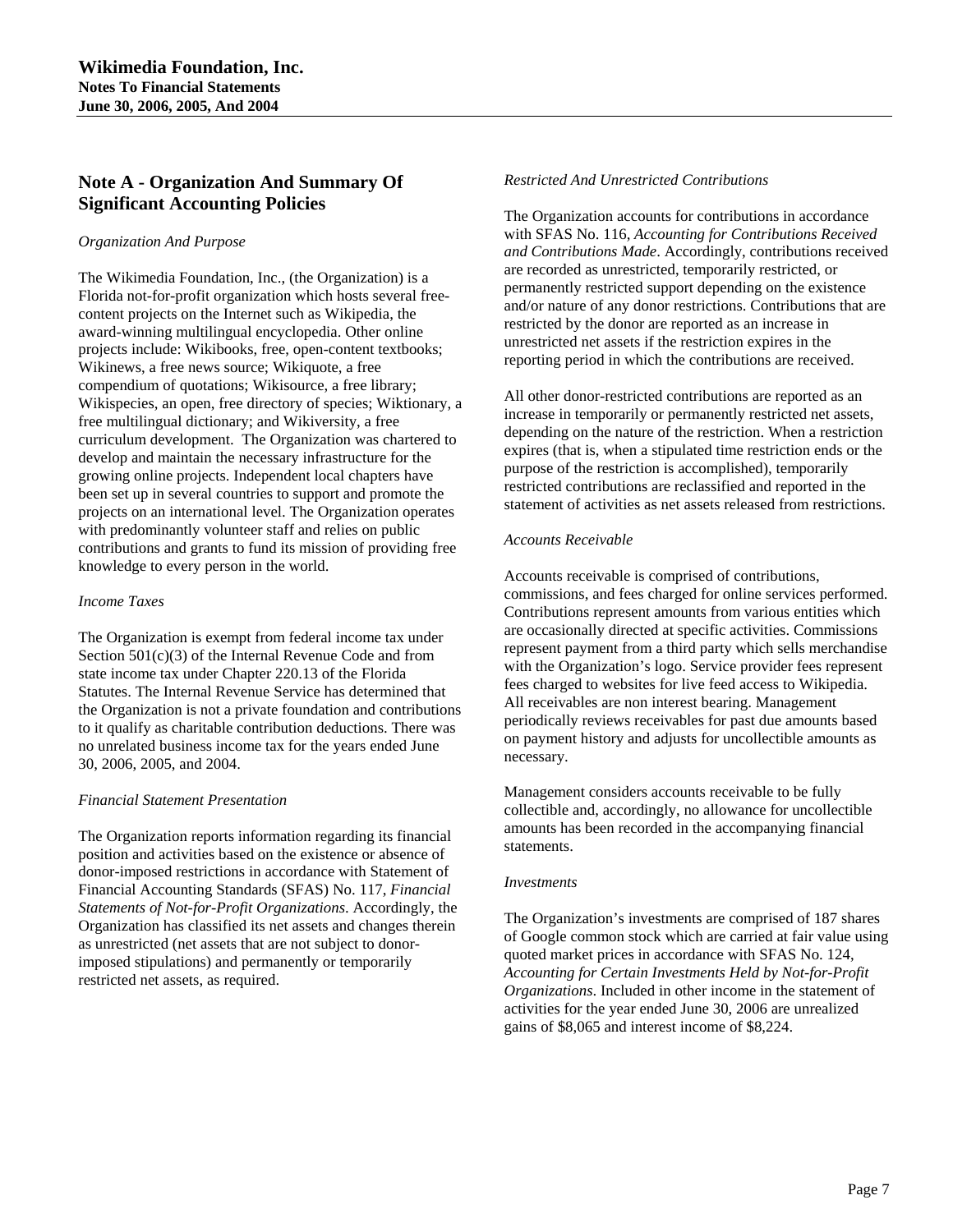#### *Computer Equipment And Software*

All expenditures for computer equipment and software with useful lives of one year or more are capitalized and recorded at cost. Depreciation is provided for in amounts sufficient to relate the cost of depreciable assets to operations over their estimated service lives. Repairs and maintenance of equipment are charged to operations. Upon retirement, sale, or other disposition of computer equipment and software, costs and accumulated depreciation are eliminated from the accounts and any resulting gain or loss is included in operations.

#### *Non Cash Contributions*

A substantial number of volunteers make significant contributions of their time in the furtherance of the Organization's projects. The value of this contributed time is not reflected in the accompanying financial statements, since it is not susceptible to objective measurement. Certain contributed services requiring specialized skills are recorded as support and expenses at fair market value when determinable, or otherwise at values indicated by the donor.

In-kind revenue and expenses recorded on the statements of activities consist of contributed legal services, Internet hosting, and office space. The amount of specialized contributed legal services recognized as revenue and expenses was approximately \$83,000 for the year ended June 30, 2006. The value of contributed Internet hosting services for the years ended June 30, 2006, 2005, and 2004 was approximately \$25,000; \$22,000; and \$9,000, respectively. In addition, a related party provided space for the administrative office during 2006 (see Note E). The value of donated rent for the year ended June 30, 2006 was \$6,000.

During fiscal year 2006, the Organization also received donated hosting services and bandwidth from two companies, Yahoo! and Kennisnet. However, since the value of the donated services and bandwidth cannot be reasonably estimated, there are no related amounts recorded in the accompanying statement of activities for 2006.

Contributions of investments are recorded as support at fair value at the date of donation.

### *Use Of Estimates*

The preparation of financial statements in conformity with accounting principles generally accepted in the United States of America requires management to make estimates and assumptions that affect certain reported amounts and disclosures. Accordingly, actual results could differ from those estimates.

# **Note B - Net Assets**

Temporarily restricted net assets are comprised of cash and cash equivalents and are available for the following purposes at June 30:

|                      | 2006                     |    | 2005   |
|----------------------|--------------------------|----|--------|
| Wikimania conference | \$30,000                 |    |        |
| WikiReader project   | $\overline{\phantom{0}}$ |    | 10,000 |
|                      | \$30,000                 | S. | 10,000 |

There were no temporarily restricted net assets at June 30, 2004. There were no amounts classified as permanently restricted at June 30, 2006, 2005, and 2004.

# **Note C - Contingencies**

In the normal course of business, the Organization receives various threats of litigation on a regular basis. However, through the date of the accompanying audit report, the Organization has never been sued in the United States. One suit brought in Germany was resolved in favor of the Organization; another suit is presently pending in Germany. In the opinion of management, the outcome of the pending lawsuit will not materially affect present operations or the financial stability of the Organization.